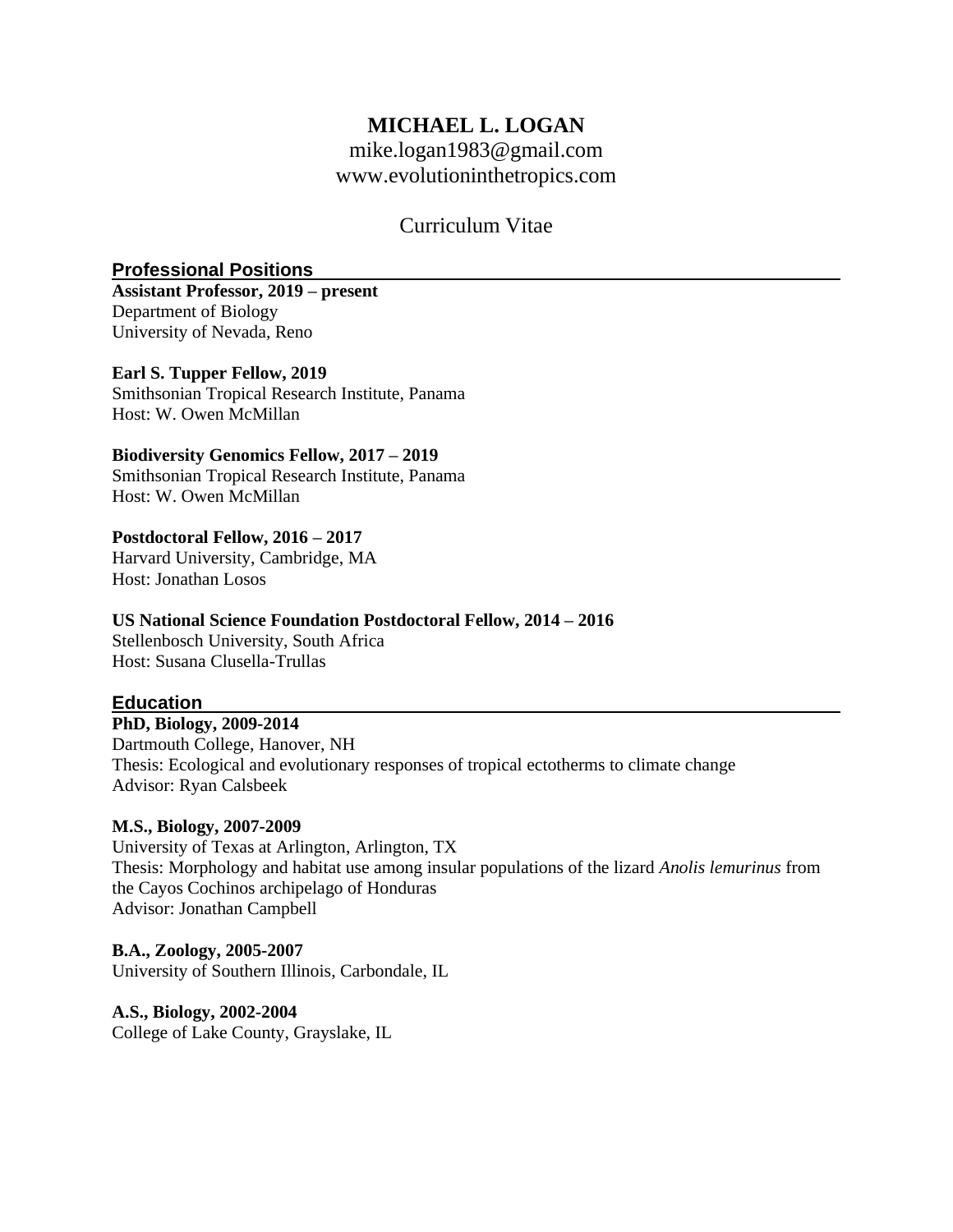## **Publications**

18. Neel LK\*, **Logan ML**\*, Nicholson DJ, Miller C, Chung AK, Maayan I, Degon Z, DuBois M, Curlis JD, Taylor Q, Keegan KM, McMillan WO, Losos JB, Cox CL. 2021. Habitat structure mediates vulnerability to climate change through its effects on thermoregulatory behavior. *Biotropica*: 2021: 1-13. \*Authors contributed equally

17. Cox CL, **Logan ML**. 2021. Using integrative biology to infer adaptation from comparisons of two (or a few) species. *Physiological and Biochemical Zoology*: 94: 162-170.

16. **Logan ML**, Neel LK, Nicholson DJ, Stokes AJ, Miller CL, Chung AK, Curlis JD, Keegan KM, Rosso AA, Maayan I, Folfas E, Williams CE, Casement B, Koyner MAG, Perez DJP, Falvey CH, Alexander SM, Charles KL, Graham ZA, McMillan WO, Losos JB, Cox CL. 2021. Sex-specific microhabitat use is associated with sex-biased thermal physiology in *Anolis* lizards. *Journal of Experimental Biology*, 224: jeb235697.

15. Rosso AA, Nicholson DJ, **Logan ML**, Chung AK, Curlis JD, Degon ZM, Knell R, Garner TWJ, McMillan WO, Cox CL. 2020. Sex-biased parasitism and expression of a sexual signal. *Biological Journal of the Linnean Society*, (131) 785-800.

14. Cox CL, Tribble HO, Richardson S, Chung AK, Curlis JD, **Logan ML**. 2020. Thermal ecology and physiology of an elongate and semi-fossorial arthropod, the bark centipede. *Journal of Thermal Biology*, (94) 102755.

13. **Logan ML**, Cox CL. 2020. Genetic constraints, transcriptome plasticity, and the evolutionary response to climate change. *Frontiers in Genetics*, (11) 538226.

12. Cox CL, Alexander S, Casement B, Chung AK, Curlis JD, Degon Z, Dubois M, Falvey C, Graham ZA, Folfas E, Gallegos MAK, Neel LK, Nicholson DJ, Perez DJP, Ortiz-Ross X, Rosso AA, Taylor Q, Thurman TJ, Williams CE, McMillan WO, **Logan ML**. 2020. Ectoparasite extinction in simplified lizard assemblages during experimental island invasion. *Biology Letters*, (16) 20200474.

11. **Logan ML**, Minnaar IA, Keegan KM, Clusella-Trullas S. 2020. The evolutionary potential of an insect invader under climate change. *Evolution*, (74) 132-144.

10. **Logan ML**, van Berkel J, Clusella-Trullas S. 2019. The Bogert Effect and environmental heterogeneity. *Oecologia*, (4) 817-827.

9. **Logan ML**. 2019. Did pathogens facilitate the rise of endothermy? *Ideas in Ecology and Evolution*, (12) 1-8.

8. Fey SB, Vasseur DA, Alujevic K, Kroekerd KJ, **Logan ML**, DeLong JP, O'Connor MI, Peacor S, Rudolf VHW, Selden RL, Sih A, Clusella-Trullas S. 2019. Opportunities for behavioral rescue under rapid environmental change. *Global Change Biology*, (25) 3110-3120.

7. **Logan ML,** Curlis JD, Gilbert AL, Miles DB, Chung AK, McGlothlin JW, Cox RM. 2018. Thermal physiology and thermoregulatory behaviour exhibit low heritability despite genetic divergence between lizard populations. *Proceedings of the Royal Society B*, (285) 20180697.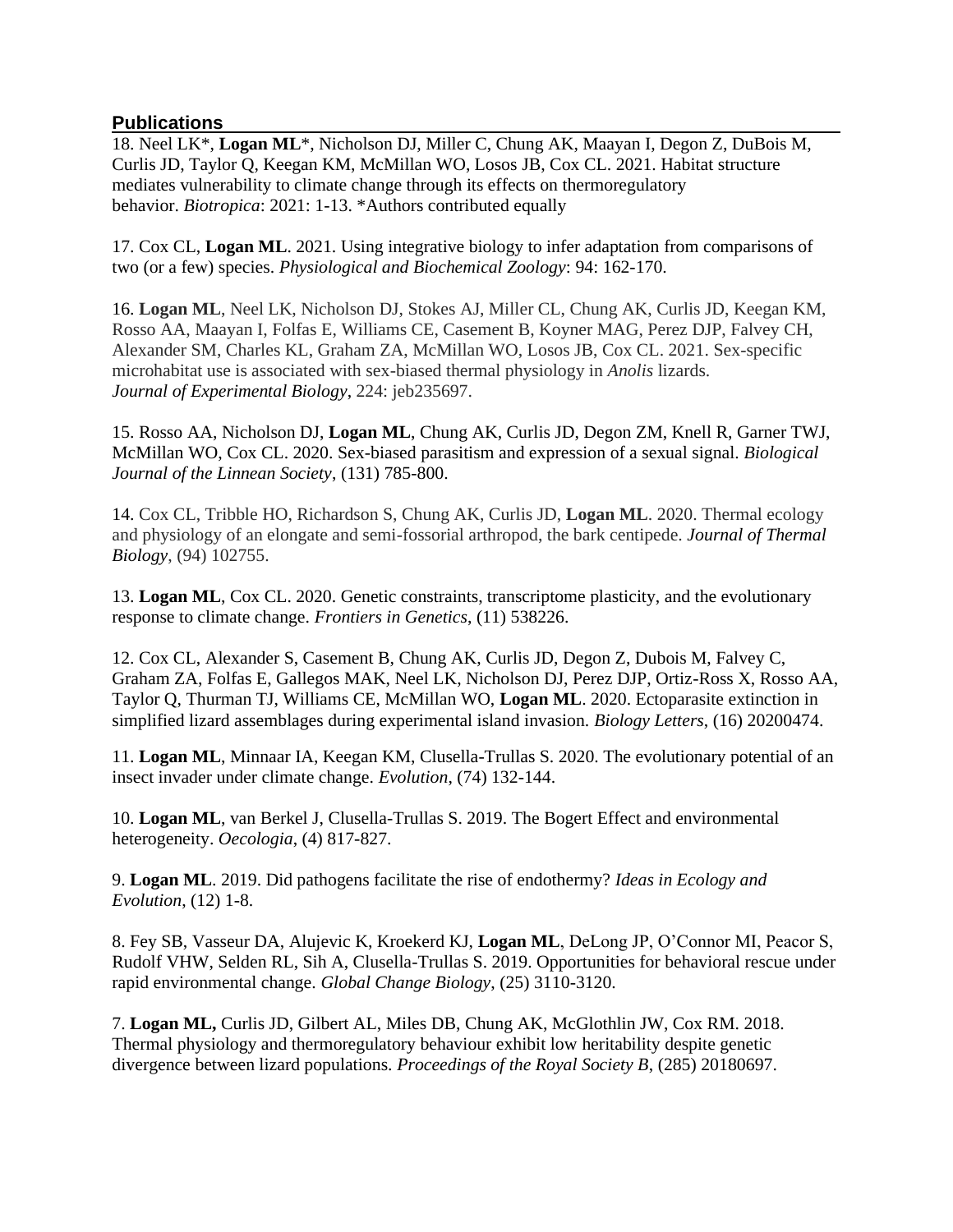6. Cox CL\*, **Logan ML**\***,** Chung AK, Bryan O, Kaur D, Leung E, McCormack J, McGinnis J, Miller L, Robinson C, Salem J, Scheid J, Warzinski T. 2018. Do ring-necked snakes choose retreat sites based upon thermal preferences? *Journal of Thermal Biology*, (71) 232-236. \*Authors contributed equally.

5. **Logan ML**, Duryea MC, Molnar O, Kessler B, Calsbeek R. 2016. Spatial variation in climate mediates gene flow across an island archipelago. *Evolution*, (70) 2395-2403.

4. **Logan ML**, Fernandez SG, Calsbeek R. 2015. Abiotic constraints on the activity of tropical lizards. *Functional Ecology*, (29) 694-700.

3. **Logan ML,** Cox RM, Calsbeek R. 2014. Natural selection on thermal performance in a novel thermal environment. *Proceedings of the National Academy of Sciences of the United States of America*, (39) 14165-14169.

2. **Logan ML**, Huynh R, Precious R, Calsbeek R. 2013. The impact of climate change measured at relevant spatial scales: new hope for tropical lizards. *Global Change Biology*, (19) 3093-3102.

1. **Logan ML**, Montgomery CE, Boback SM, Reed RN, Campbell JA. 2012. Divergence in morphology, but not habitat use, despite low genetic differentiation among insular populations of the lizard *Anolis lemurinus* in Honduras. *Journal of Tropical Ecology*, (28) 215-222.

## **Other Publications**

**Logan ML**. 2018. Using transplant experiments to understand adaptation and speciation in anoles. *7 th Anolis Newsletter*.

Clusella-Trullas S, **Logan ML**, Minnaar IA. 2015. In a warming world, can an invasive ladybird take the heat? *QUEST Magazine*, 11:2.

**Logan ML**. 2011. Can tropical forest lizards survive climate change? *Biodiversity Science Magazine* (www.biodiversityscience.com).

#### **Grants and Funding \_\_\_\_\_\_**

*Total extramural funding = \$1,253,776 | Total intramural funding = \$110,085* \$653,076 – National Science Foundation 'Rules of Life' grant (lead PI) \$22,800 – Smithsonian Tropical Research Institute continuing support grant (lead PI) \$73,685 – Smithsonian Institution Scholarly Studies Research Grant (co-lead PI) \$202,200 – Smithsonian Tropical Research Institute Earl S. Tupper Fellowship \$41,500 – STRI/ASU Collaborative Initiative Research Grant (co-lead PI) \$112,000 – Smithsonian Institution Biodiversity Genomics Fellowship \$65,000 – South African National Research Foundation Grant for Competitive Researchers (co-PI) \$141,000 – US National Science Foundation Postdoctoral Fellowship \$25,000 – South African National Research Foundation Postdoctoral Fellowship (declined) \$3,600 – Dartmouth GAANN fellowship \$10,000 – Dartmouth Gilman Fellowship \$12,000 – Operation Wallacea Research Grant (lead PI) \$1,000 – East Texas Herpetological Society Research Scholarship \$1,000 – Phi Sigma Biological Honor Society Research Grant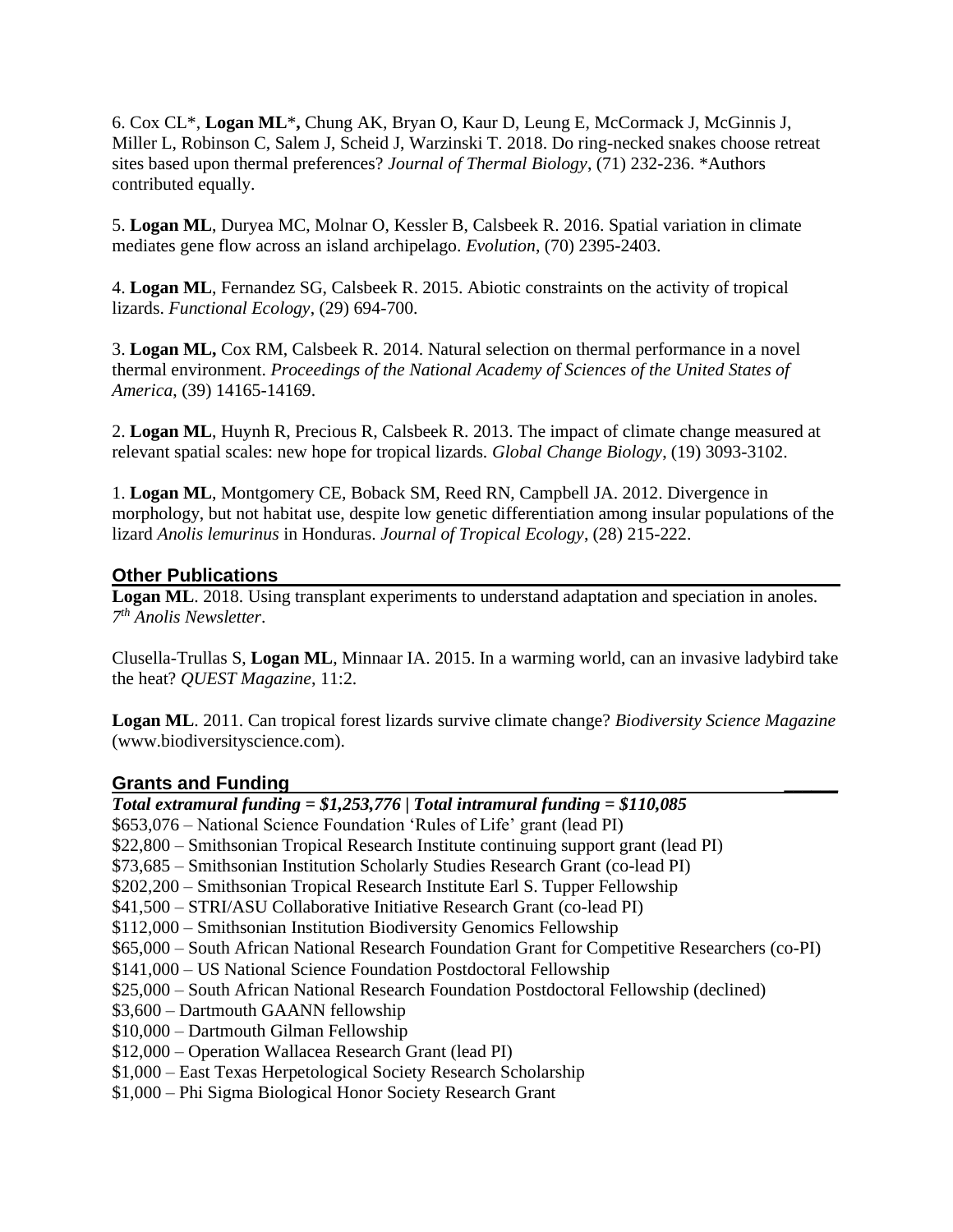## **Awards \_\_\_\_\_\_\_\_\_\_\_**

Best Presentation: European Society for Evolutionary Biology (Switzerland, 2015)

Outstanding Graduate Student Teacher Award – Dartmouth College. Selected by Dartmouth Undergraduates.

Best Student Paper Award finalist, Society for Integrative and Comparative Biology meeting, San Francisco, 2013.

#### **Invited Presentations**

University of Texas – Arlington (April 2022)

World Congress of Herpetology (January 2020; declined due to scheduling conflict)

Reed College. Portland, OR (March 2020; canceled because of covid-19)

Truman State University. Kirksville, MO (February 2020)

Smithsonian Tropical Research Institute. Tupper Seminar Series. Panama City, Panama (May 2019)

New Mexico State University. Las Cruces, NM (February 2019)

University of Massachusetts, Dartmouth. Dartmouth, MA (February 2019)

University of Nevada, Reno. Reno, NV (February 2019)

Smithsonian Tropical Research Institute. Princeton University Tropical Ecology field course, guest lecturer. Gamboa, Panama (February 2019)

Smithsonian Tropical Research Institute. Dartmouth College Foreign Studies Program, guest lecturer. Gamboa, Panama (January 2019)

Smithsonian Tropical Research Institute. Cambridge University Tropical Ecology field course, guest lecturer. Gamboa, Panama (August 2018)

Smithsonian Tropical Research Institute. BAMBI lecture series. Barro Colorado Island, Panama (August 2017).

Symposium – Ecology and physiology of amphibians and reptiles: challenges caused by global climate change. World Congress of Herpetology, Hangzhou, China (August 2016).

University of Lund. Lund, Sweden (March 2016).

Centre for Macroecology, Evolution, and Climate. University of Copenhagen, Denmark (June 2015).

University of Wisconsin – Milwaukee. Milwaukee, WI (September 2014).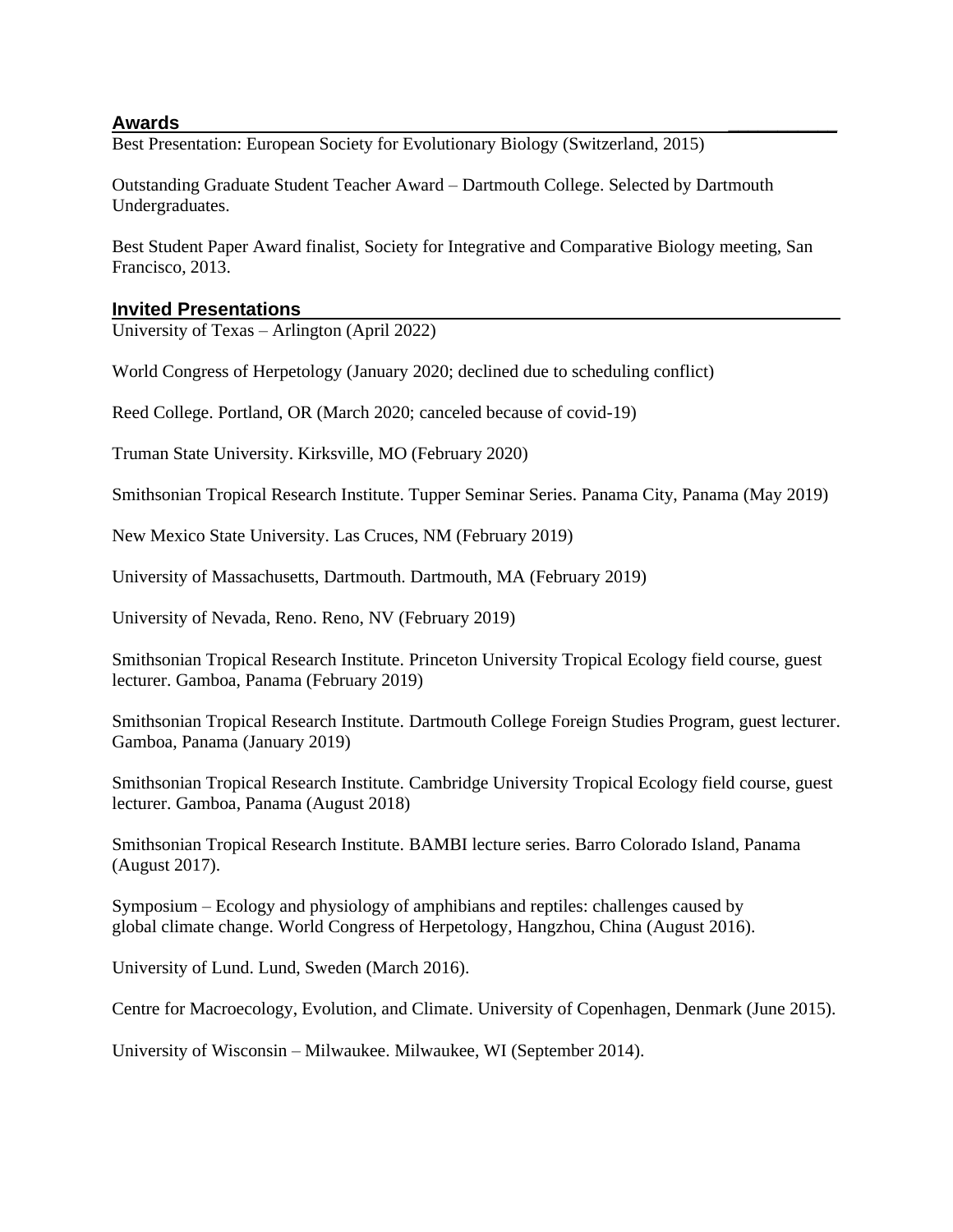NSF sponsored symposium – The vulnerability of tropical ectotherms to climate change. San Juan, Puerto Rico (August 2013).

## **Conference Presentations**

*Meetings attended: 7 th Anolis Symposium, European Evolution, Evolution, Midwestern Ecology and Evolution, NSF climate change effects on ectotherms symposium, Smithsonian Fellows Symposium, Society for Integrative and Comparative Biology, World Congress of Herpetology*

Nicholson DJ, Knell RJ, McCrea R, Neel LK, Curlis JD, Williams CE, Chung AK, McMillan WO, Garner TWJ, Cox CL, **Logan ML**. 2022. Climate anomalies and competition reduce establishment success during biological invasion. Evolution: Cleveland, OH.

Curlis JD, Cox CL, **Logan ML**, McMillan WO, Davis Rabosky AR. 2022. What makes a morph? Morphological, physiological, behavioral, and genetic comparisons between anoles with divergent dewlap colors. Joint Meeting of Ichthyologists and Herpetologists: Spokane, WA.

Cox CL, **Logan ML**, Nicholson DJ, Chung AK, Rosso AA, McMillan WO, Cox RM. 2022. Speciesspecific expression of growth-regulatory genes in *Anolis* congeners with divergent patterns of sexual size dimorphism. Society for Integrative and Comparative Biology: Phoenix, AZ.

Nicholson DJ, Knell RJ, McCrea R, McMillan WO, Neel LK, Chung AK, Curlis JD, Garner TWJ, Cox CL, **Logan ML**. 2022. Rare climate events and competition constrain establishment success in *Anolis* lizards. Society for Integrative and Comparative Biology: Phoenix, AZ.

Alujevic K, Streicher JW, Garcia RA, Riesgo A, Taboada S, **Logan ML**, Clusella-Trullas S. 2022. Mismatches between phenotypes and territory thermal environments shape fitness in an African lizard. Society for Integrative and Comparative Biology: Phoenix, AZ.

Gopal AC, Alujevic K, **Logan ML**. Temperature and the Pace-of Life Syndrome. 2022. Society for Integrative and Comparative Biology: Phoenix, AZ.

Pirani RM, Curlis JD, Arias C, McMillan O, Cox CL, **Logan ML**. 2022. Uncovering the ecological and genetic basis of a sexual signal: the dewlap of the Panamanian slender anole (*Anolis apletophallus*). Society for Integrative and Comparative Biology: Phoenix, AZ.

Garcia Costoya G, Faske TM, Moorman JD, **Logan ML**. 2022. Damned if you do and damned if you don't: adaptation to warmer environments leads to extinction in variable ones. Society for Integrative and Comparative Biology: Phoenix, AZ.

**Logan ML**, Cox CL. 2021. Genetic constraints, gene expression plasticity, and the importance of extreme weather events in the evolutionary response to climate change. Society for Integrative and Comparative Biology: Washington DC (online due to COVID-19).

Cox CL, **Logan ML**. 2021. Using integrative biology to infer adaptation from comparisons of two (or a few) species. Society for Integrative and Comparative Biology: Washington DC (online due to COVID-19).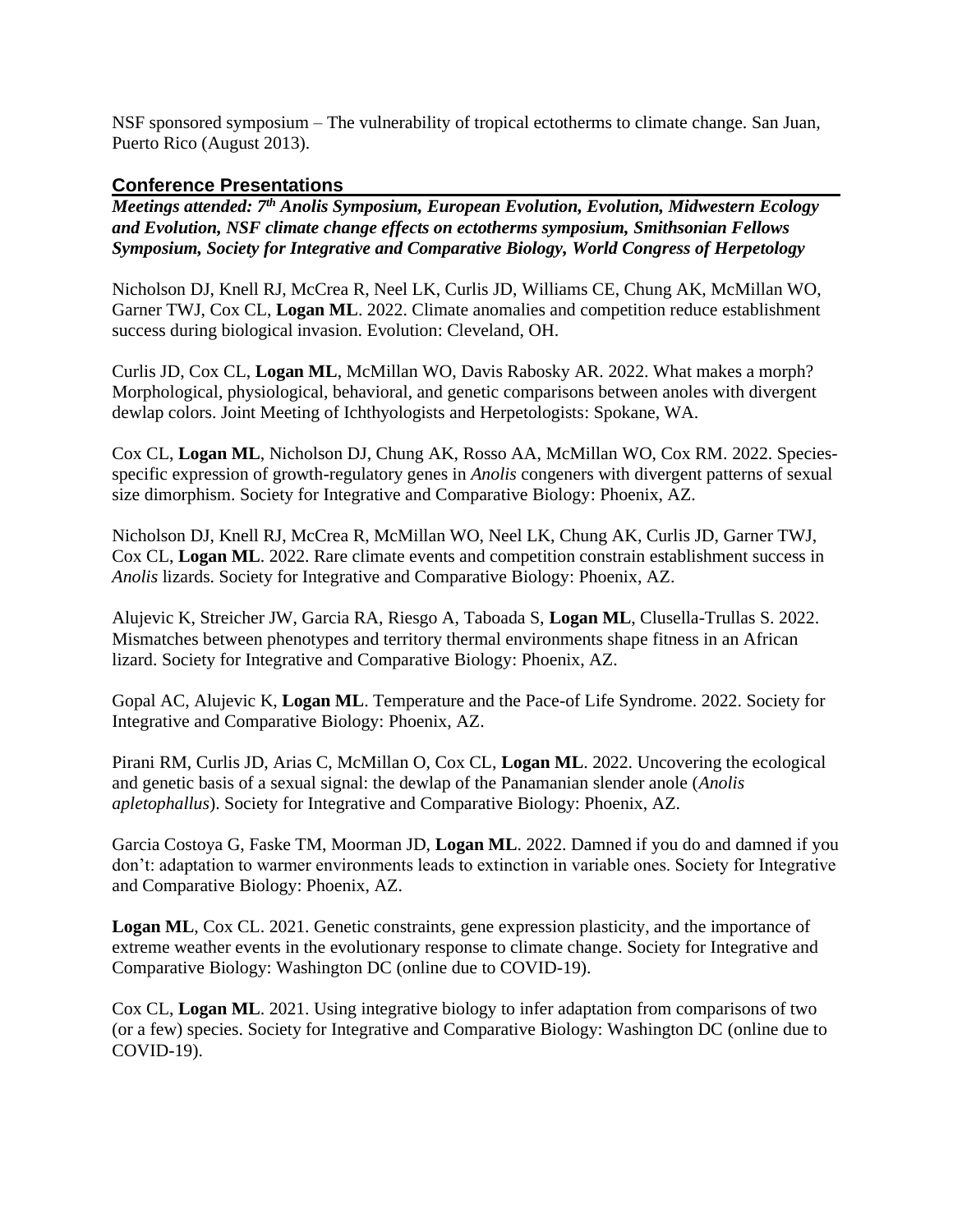Rosso AA, **Logan ML**, McMillan WO, Cox CL. 2021. Both gene expression and physiology respond plastically to thermal stress in a tropical forest lizard. Society for Integrative and Comparative Biology: online due to COVID-19.

Casement B, Cox CL, McMillan WO, **Logan ML**. 2020. The effects of abiotic conditions on activity time in tropical forest lizards: a large-scale field-experiment in the Panama Canal. Society for Integrative and Comparative Biology: Austin, TX.

Chung AK, Cox RM, **Logan ML**, McMillan WO, Cox CL. 2020. Sex-biased gene expression and sexual dimorphism in anole lizards. Society for Integrative and Comparative Biology: Austin, TX.

Cox CL, Rosso AA, Nicholson DJ, McMillan WO, **Logan ML**. 2020. Sex-biased parasitism corresponds to expression of a sexual signal in a tropical forest lizard. Society for Integrative and Comparative Biology: Austin, TX.

Folfas E, Cox CL, McMillan WO, **Logan ML**. 2020. Changes in escape behavior in a terrestrial vertebrate after experimental transplantation to a novel environment. Society for Integrative and Comparative Biology: Austin, TX.

Nicholson DJ, **Logan ML**, Cox CL, McMillan WO, Garner T, Knell R. 2020. Population dynamics and morphological change after experimental colonization of a novel environment. Society for Integrative and Comparative Biology: Austin, TX.

Rosso AA, **Logan ML**, McMillan WO, Cox CL. 2020. Phenotypic plasticity and the response to increasing temperatures in a tropical lowland lizard. Society for Integrative and Comparative Biology: Austin, TX.

Williams C, Kueneman J, McMillan WO, Cox CL, **Logan ML**. 2020. The response of the gut microbiome to climate warming in a vertebrate ectotherm: a field-transplant experiment in the Panama Canal. Society for Integrative and Comparative Biology: Austin, TX.

Nicholson DJ, **Logan ML**, Cox CL, McMillan WO, Garner T, Knell R. 2019. Population dynamics and morphological change after experimental colonization of a novel environment. British Ecological Society: Belfast, Northern Ireland.

Alujevic K, **Logan ML**, Streicher J, Clusella-Trullas S. 2019. Integration of thermal sensitivity into the pace-of-life syndrome. Zoological Society of Southern Africa: Kruger National Park, South Africa.

**Logan ML.** 2019. Did pathogens facilitate the rise of endothermy? Society for Integrative and Comparative Biology: Tampa Bay, FL.

Neel L, **Logan ML**, Losos J, McMillan WO, Cox CL, Angilleta M. 2019. Environmental heterogeneity, thermoregulatory strategy, and the effects of climate change on ectotherms across latitude. Society for Integrative and Comparative Biology: Tampa Bay, FL.

Nicholson DJ, **Logan ML**, Cox CL, Chung AK, Degon ZD, DuBois MM, Neel L, Curlis JD, McMillan WO, Garner T, Knell RJ. 2019. Natural selection on morphology in a tropical lizard after a rapid shift in habitat structure. Society for Integrative and Comparative Biology: Tampa Bay, FL.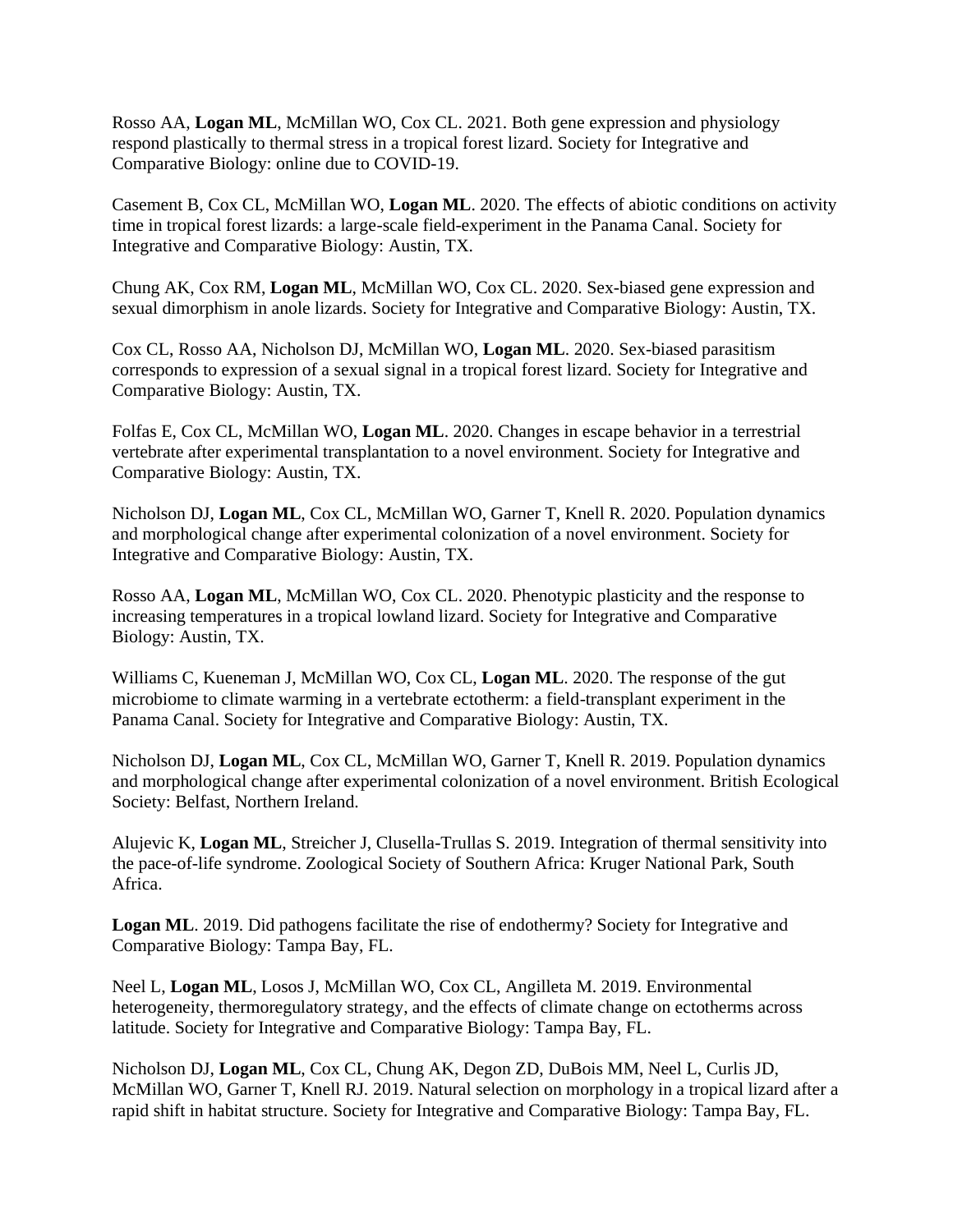Degon ZD, Nicholson DJ, Chung AK, Taylor Q, Curlis JD, **Logan ML**, Neel L, DuBois MM, McMillan WO, Cox CL. 2019. Sex-specific relationships between energetics and ectoparasites in a tropical lizard. Society for Integrative and Comparative Biology: Tampa Bay, FL.

Rosso AA, Nicholson DJ, Chung AK, Curlis JD, Knell R, Garner T, **Logan ML**, McMillan WO, Cox CL. 2019. Ectoparasites and the expression of sexual signals in a tropical lizard. Society for Integrative and Comparative Biology: Tampa Bay, FL.

**Logan ML**. 2018. Using experimental islands to explore evolutionary dynamics under climate change. 7<sup>th</sup> Anolis Symposium: Miami, FL.

**Logan ML.** 2018. Using experimental islands to test eco-evolutionary hypotheses. Smithsonian Fellows Symposium: Panama City, Panama.

**Logan ML**, Curlis JD, Gilbert AL, Miles DB, Chung A, McGlothlin JW, Cox RM. 2018. Genetic constraints on adaptation to rapid environmental change. Society for Integrative and Comparative Biology: San Francisco, CA.

Fey SB, Vasseur DA, **Logan ML**, Alujevic K, O'Connor M, Clusella-Trullas S. 2018. Resolving constraints and opportunities for behavioral rescue in response to rapid environmental change. Society for Integrative and Comparative Biology: San Francisco, CA.

Nicholson DJ, Cox CL, **Logan ML**, Chung A, Curlis JD, McMillan WO, Garner TWJ, Knell RJ. 2017. The ecological and morphological drivers of ectoparasite load in a tropical ectotherm. Ecology Across Borders: Ghent, Belgium.

Alujevic K, **Logan ML**, Streicher JW, Clusella-Trullas S. 2017. The evolution of complex phenotypes in lizards: can multiple physiological functions be optimized at the same time? Entomological/Zoological Societies of Southern Africa: Pretoria, South Africa.

Fey SB, Vasseur DA, Alujevic K, **Logan ML**, Clusella-Trullas S. 2017. Microclimatic variation, behavioral thermoregulation, and thermal sensitivity jointly mediate the responses of ectotherms to rapid environmental change. Ecological Society of America: Portland, OR.

Georges J, **Logan ML,** Watson CM. 2017. Potential consequences of *Anolis cristatellus* invasion of Dominica on endemic *A. oculatus* populations in a dynamic thermal environment. Society for Integrative and Comparative Biology: New Orleans, LA.

**Logan ML,** Minnaar IA, Clusella-Trullas, S. 2017. The evolutionary potential of a global insect invader in the face of rapid environmental change. Society for Integrative and Comparative Biology: New Orleans, LA.

**Logan ML**, Curlis JD, Minnaar IA, McGlothlin JW, Clusella-Trullas S, Cox RM. 2016. Phenotypic correlations suggest that thermal adaptation is constrained in lizards and ladybugs. Society for Integrative and Comparative Biology: Portland, OR.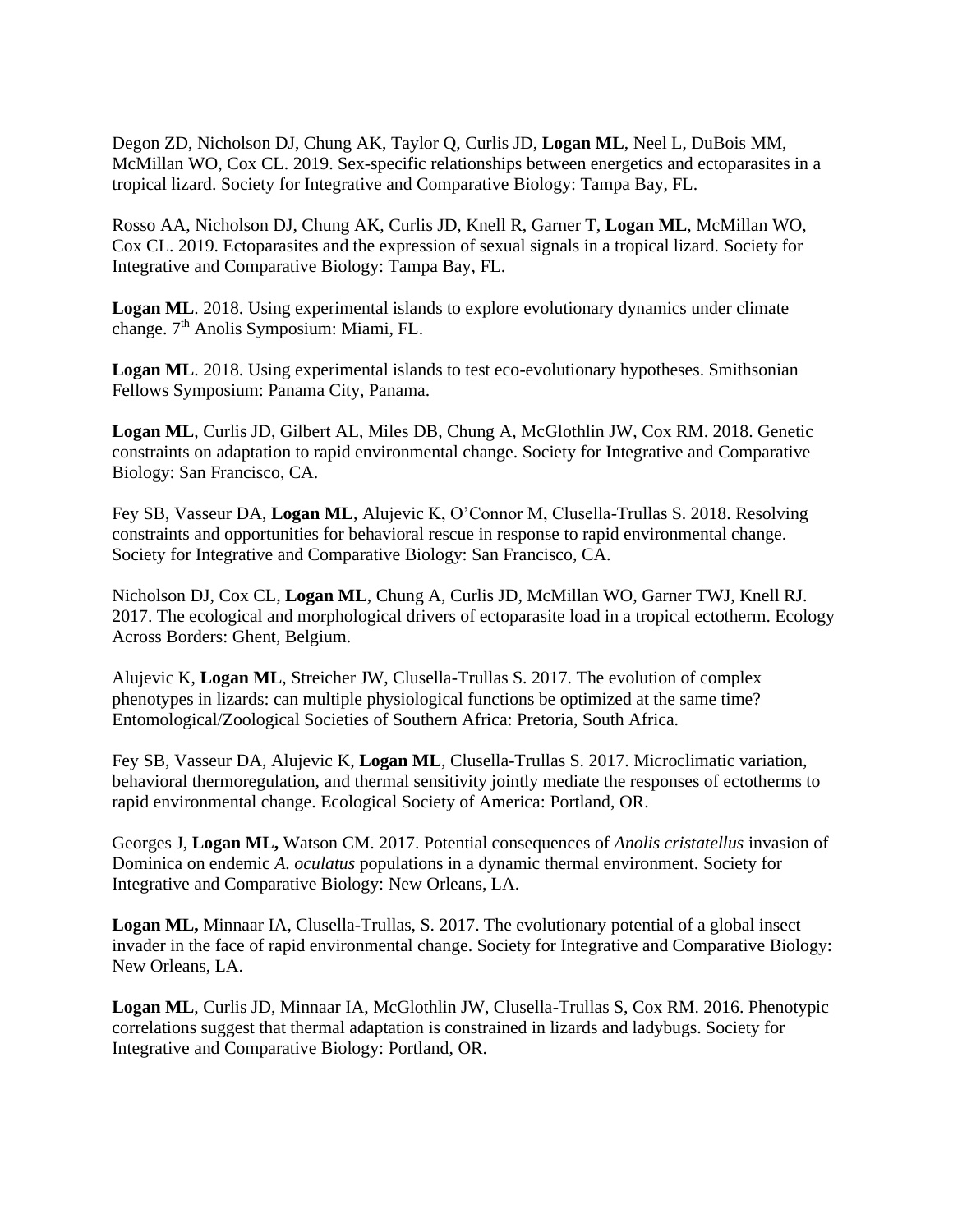**Logan ML**, Duryea MC, Molnar O, Kessler B, Calsbeek R. 2015. Migration-selection balance and the response of metapopulations to climate change. European Society for Evolutionary Biology: Lausanne, Switzerland. **Best Presentation Award winner**.

**Logan ML**. 2014. Abiotic constraints on tropical lizard abundance. Society for Integrative and Comparative Biology: Austin, TX.

**Logan ML**, Cox RN, Calsbeek R. 2013. Natural selection on the thermal performance curve of *Anolis sagrei*. Society for the Study of Evolution: Snowbird, UT.

**Logan ML.** 2013. Fine-scale variation in thermal ecology suggests resilience to climate change among tropical lizards. Society for Integrative and Comparative Biology: San Francisco, CA **Selected as finalist for Best Student Paper Award**.

**Logan ML**. 2011. The thermal ecology of open-habitat and forest lizards and their potential response to climate change. Society for Integrative and Comparative Biology: Salt Lake City, UT.

**Logan ML**, Montgomery CE, Boback SM, Reed RN, Campbell JA. 2009. The comparative ecology of *Norops lemurinus* on the islands of Cayo Menor and Cayo Mayor of the Cayos Cochinos Archipelago of Honduras. Society for Integrative and Comparative Biology: Boston, MA.

Haughey M, Green S, **Logan ML**, Boback S, Montgomery C. 2008. A comparison of body size and condition of *Boa constrictor imperator* on the Cayos Cochinos Archipelago. Society for Integrative and Comparative Biology: Boston, MA.

**Logan ML**, Sears M, Angilletta M. 2007. Being a mom isn't always so hot: the effects of reproductive status on thermoregulatory behavior in squamate reptiles. Society for Integrative and Comparative Biology: San Antonio, TX.

## **Teaching**

Designed and delivered upper-level undergraduate course—Comparative Animal Physiology (BIOL 316), University of Nevada, Reno. 2021 – present.

Designed and delivered graduate-level evolution course (EECB 752), University of Nevada, Reno. 2019 – present.

Field course: NEO-BESS Integrative Biology Course (Tropical Vertebrate Physiology Module). Lecturer and field research advisor to undergraduates from McGill University at the Smithsonian Tropical Research Institute in Gamboa, Panama. 2018 & 2019.

Field course: Tropical Ecological Research I & II. Teaching assistant and lecturer. Costa Rica (2013). Designed and delivered lectures for several modules on the ecology, evolution, and behavior of tropical amphibians and reptiles. Developed independent research projects with undergraduates.

Field course: Coral Reef Research. Teaching assistant and lecturer. Cayman Islands (2013). Designed and delivered lectures for several modules on the ecology, evolution, and behavior of coral reef fishes. Developed independent research projects with undergraduates.